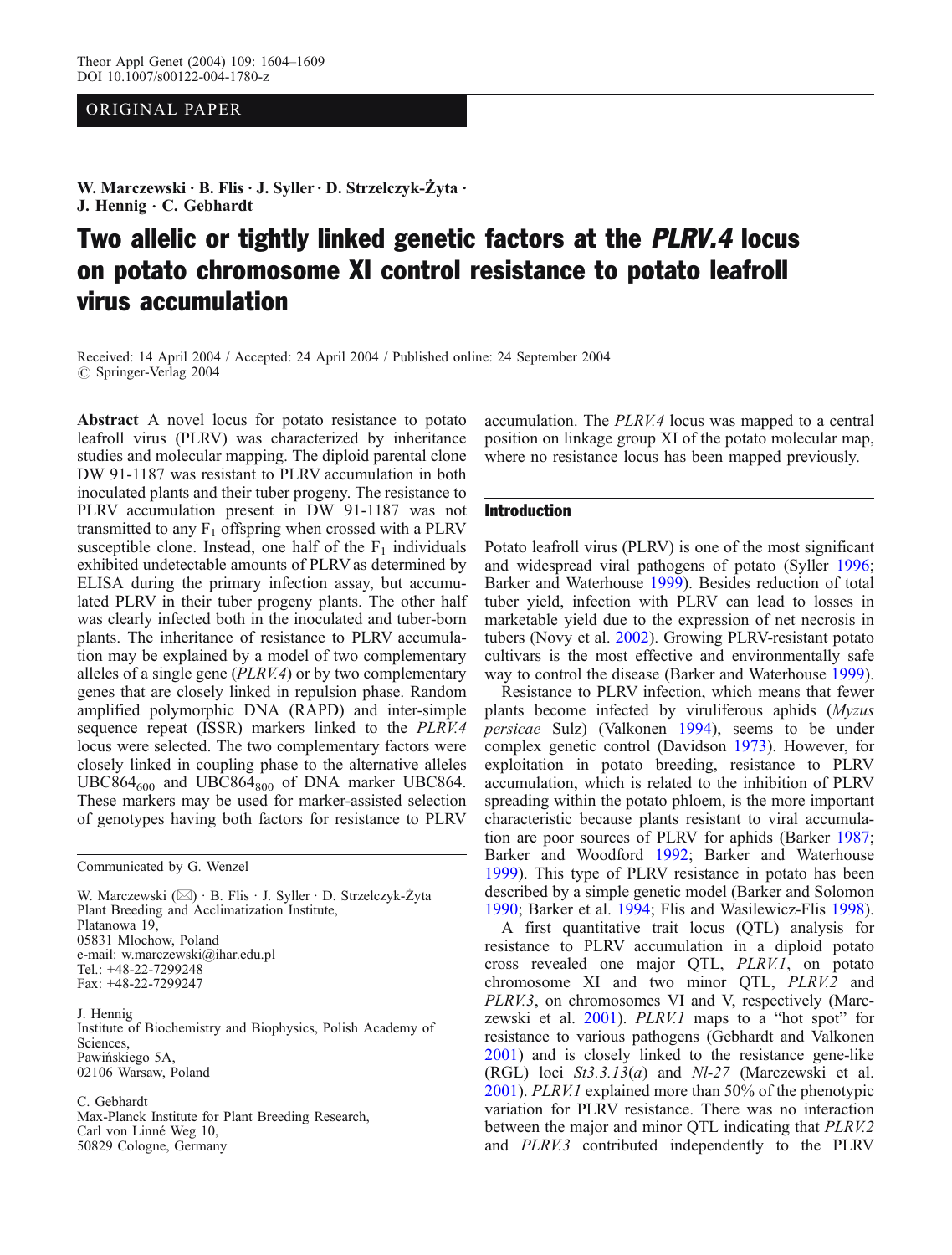resistance level and may be considered as a genetic background which modifies the resistance.

The diploid clone DW 84-1457 is a different source of PLRV resistance than the one used for mapping PLRV.1. DW 84-1457 was selected at the Plant Breeding and Acclimatization Institute, Młochów, Poland, and is highly resistant to PLRV accumulation. Its pedigree includes the PLRV-resistant clones MPI 44 1016/10, MPI 49 540/2 and MPI 44 335/130, originating from the collection at the Max-Planck Institute for Plant Breeding Research, Cologne, Germany (Dziewońska and Waś [1994](#page-4-0)). Here we report the molecular mapping of PLRV.4, a new major locus for PLRV resistance, which originated from clone DW 84-1457. Our data suggest that either two complementary alleles or tightly linked genetic factors at the PLRV.4 locus are required for the expression of resistance to PLRV accumulation.

#### Materials and methods

#### Plant materials

The diploid potato (Solanum tuberosum L.)  $F_1$  population 'Ns' (Marczewski et al. [1998\)](#page-5-0), was used for mapping PLRV resistance genes. The Ns population consisted of 140 clones produced by crossing the PLRV resistant female parent DW 91-1187 with the susceptible male parent DW 83-3121. DW 91-1187 originated from a cross of the PLRV resistant full sib clones DW 88-4477 and DW 88-4476, which were progeny of the PLRV resistant and susceptible parent DW 84-1457 and DG 82-199, respectively. The Ns population has been used previously to map the Ns gene conferring resistance to potato virus S and to identify Ns-linked molecular markers (Marczewski et al. [1998](#page-5-0), [2002](#page-5-0); Marczewski [2001](#page-4-0)).

Test for resistance to PLRV

Thirteen single-eye plugs from the parents and each  $F_1$ individual were planted in pots under greenhouse conditions. Three plants per clone were used as non-inoculated controls. Ten plants per clone were inoculated with PLRV using *Myzus persicae* (Sulz) as the virus vector, as described (Marczewski et al. [2001\)](#page-5-0). The plants were tested 5 weeks after inoculation by quantitative ELISA as described by Syller ([1991\)](#page-5-0). Transmission of PLRV to Physalis floridana Rydb. plants was used as a positive control of the aphid inoculation procedure. Two tubers from each inoculated plant were planted in the greenhouse. Tuber-derived plants were examined by ELISA for secondary PLRV infection.

## PCR amplification

DNA extraction, PCR amplification of inter-simple sequence repeat (ISSR) markers and electrophoresis were

performed as previously described (Marczewski [2001](#page-4-0)). PCR conditions for amplifying the random amplified polymorphic DNA (RAPD) markers were described by Marczewski et al. ([1998\)](#page-5-0). A pseudo-sequence characterized amplified region (pseudo-SCAR) marker was developed according to the procedure of Chagué et al. [\(1996](#page-4-0)). The markers GP250, Tal 1 and Nl-27 were amplified as described by Oberhagemann et al. ([1999\)](#page-5-0), Chen et al. ([2001\)](#page-4-0) and Marczewski et al. ([2001\)](#page-5-0), respectively, resulting in PCR products of 750 bp for GP250, 1,600 and 1,700 bp for Tal 1 and 1,164 bp for Nl-27. PCR analyses of the markers St3.3.11 and CP117 were performed in 20 μl of 20 mM Tris-HCl pH 8.4, 50 mM KCl,  $1.5$  mM MgCl<sub>2</sub>,  $0.1$  mM of each deoxynucleotide, 0.25 μM of each primer, containing 1 U Taq DNA Polymerase (Gibco BRL) and 30 ng genomic DNA. Forward (5′-AGGTGCTTGTTTTGTTG-TAA-3′) and reverse (5′-CTGTGCCACCCGTTGAGA-3′) primers for St3.3.11 (GenBank accession U60083) were

designed according to the Primer Select Program (DNA STAR, Madison, Wis., USA, version for Windows 3.10, 1998). The PCR primers for CP117 (GenBank accession AJ487326) were as follows: forward (5′-GAATTTGCG-TAACAGACCTAACT-3′) and reverse (5′-TAAATAA-TAAAAACATACTT-3′). The PCR parameters for amplifying a 415 bp fragment of St3.3.11 were:  $94^{\circ}$ C for 60 s, followed by 40 cycles of 93 $\degree$ C for 15 s, 52 $\degree$ C for 20 s, 72°C for 60 s, and a final extension time of 5 min at 72°C. The annealing temperature was 44°C for amplification of PCR products of CP117.

Mapping of the locus PLRV.4

DNA samples of the parental clones P18 and P40 and eighty  $F_1$  individuals of the diploid mapping population F1840 (Gebhardt et al. [1991](#page-4-0), [2003](#page-4-0); Leister et al. [1996\)](#page-4-0) were used to map the pseudo-SCAR marker UBC864 $R_{600}$ . Segregation of  $UBC864R_{600}$  was scored as presence or absence of the marker fragment. The map position was identified relative to the restriction fragment length polymorphism (RFLP) map existing for this population using the software package MAPRF (E. Ritter, NEIKER, 01080 Vitoria, Spain). The linkage group XI of parent DW 91-1187 was constructed based on scoring cleaved amplified polymorphic sequence (CAPS) and SCAR markers in the Ns population, using the same software.

## **Results**

## PLRV resistance tests

The parents and 140  $F_1$  individuals of the Ns population were screened for the relative amounts of PLRV in the inoculated and tuber progeny plants. The absorbance values for PLRV in the primary infected plants clearly showed a bimodal distribution (Fig. [1](#page-2-0)a), indicating the presence of a major gene for PLRV resistance. The PLRV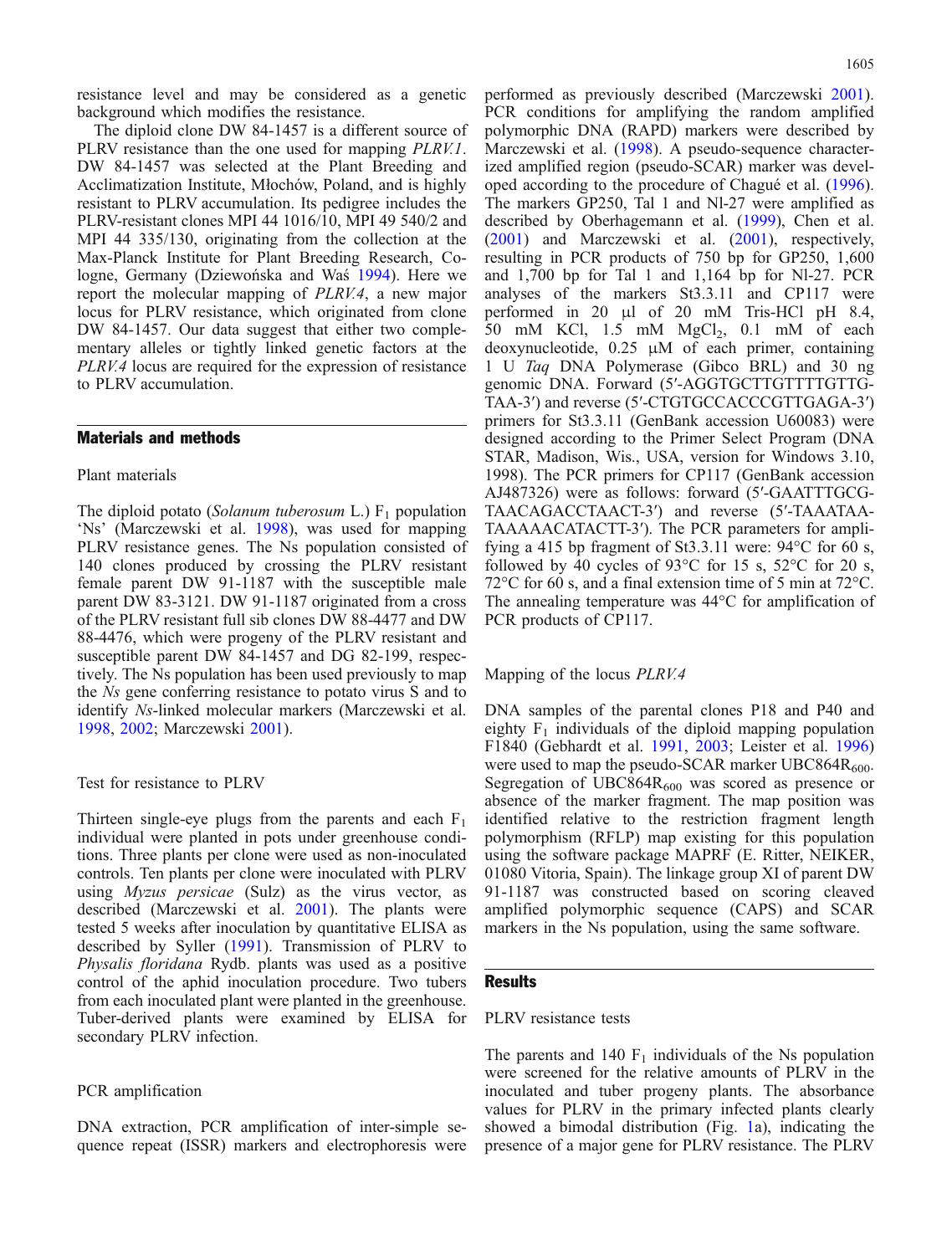<span id="page-2-0"></span>

Fig. 1a, b Frequency distribution of  $A_{405}$  values (means of ten individual plants per clone) measured by ELISA in 140 F1 individuals of the Ns population inoculated with PLRV. The parent values are indicated by arrows

resistant parent DW 91-1187 had very low  $(A_{405} < 0.05)$ and the susceptible parent DW 83-3121 had very high  $(A_{405} > 1.4)$  absorbance values. For non-inoculated control plants  $A_{405}$  values ranging from 0.02 to 0.1 were observed. Inoculated plants of the Ns population were divided in two groups; group A, having  $A_{405}$  values higher than 0.4, with quantitative variation, and group B, having  $A_{405}$  values lower than 0.2. Seventy-two  $F_1$  individuals were in group A and the remaining 68 in group B. This fitted a 1:1 segregation ratio ( $\chi^2$ =0.114, P>0.05) expected for a single, dominant gene present in the heterozygous state in the resistant parent DW 91-1187. In the secondary infection assay, PLRV was detected in all tuber progeny plants of DW 83-3121 and all  $F_1$  offspring, with mean absorbance values ranging from 0.3 to 2.0 (Fig. 1b). Only plants of the parent DW 91-1187 were still resistant to

secondary infection by tuber-borne PLRV. No foliar symptoms of infection with PLRV were found in recovery bioassay tests on Physalis floridana plants, which had been inoculated by Myzus persicae (Sulz) aphids fed on the tuber progeny plants of DW 91-1187.

## RAPD and ISSR markers linked to PLRV resistance

Polymorphism between DNA fragments amplified from the parents using RAPD and ISSR primers has been reported previously (Marczewski et al.[1998;](#page-5-0) Marczewski [2001](#page-4-0)). Two bulked DNA samples were constructed from eight  $F_1$  plants of group A and eight  $F_1$  plants of group B. Seventy-six primers were used for RAPD analysis of the DNA bulks. Two DNA fragments of 380 and 650 bp were amplified only in bulk B with the primers OPI03 and OPA18, respectively. When these RAPD primers were tested on the whole Ns population, the RAPD fragments  $OPI03_{380}$  and  $OPA18_{650}$  were present in 95% of the plants, indicating higher levels of resistance to PLRV accumulation, and in only 5% of the plants with significant PLRV titers after inoculation (Table 1). This showed that both markers were closely linked to the PLRV resistance locus. Of the ISSR primers tested (Marczewski [2001](#page-4-0)), 30 primers generated specific DNA fragments in the resistant parent DW 91-1187. Two of these ISSR fragments generated with primer UBC864 in the resistant parent DW 91-1187 (Fig. [2,](#page-3-0) lane 2), segregated in the Ns population as alternative alleles and were linked to the PLRV resistance locus. The 600 bp fragment UBC864 $_{600}$  was linked to the "resistance allele" (Table 1), whereas the 800 bp fragment  $UBC8648<sub>800</sub>$  was linked to the susceptibility allele.

## Conversion of ISSR marker UBC864 $_{600}$  into a pseudo-SCAR marker

In order to obtain more reliable and specific PCR amplification, the ISSR fragment  $UBC864_{600}$  was converted into the pseudo-SCAR marker  $UBC864R_{600}$ . Two specific primers, UBC864AC and UBC864AG, were identified experimentally by extending the sequence  $(ATG)$ <sub>6</sub> of primer UBC864 with AC or AG. The conditions for DNA amplification were similar to that used for detection of the ISSR fragment (Marczewski [2001](#page-4-0)) except for the primer concentrations  $(0.1 \mu M$  each) and the annealing temperature (48°C). Using these primers, a strong amplification product of 600 bp was obtained in the resistant parent DW 91-1187, which was

**Table 1** Number of  $F_1$  individuals classified as susceptible (group A) or expressing higher resistance to PLRV accumulation after inoculation (group B), possessing the marker fragments  $OPI03_{380}$ ,  $OPA18_{650}$  and UBC864<sub>600</sub>

| Phenotypic groups | OPI03 <sub>380</sub> |        | $OPA18_{650}$ |          | $UBC864_{600}$ |        |  |
|-------------------|----------------------|--------|---------------|----------|----------------|--------|--|
|                   | Present              | Absent | Present       | Absent   | Present        | Absent |  |
| Group A           |                      | 68     |               | $\sigma$ |                | 68     |  |
| Group B           | 61                   |        | O3            |          | 63             |        |  |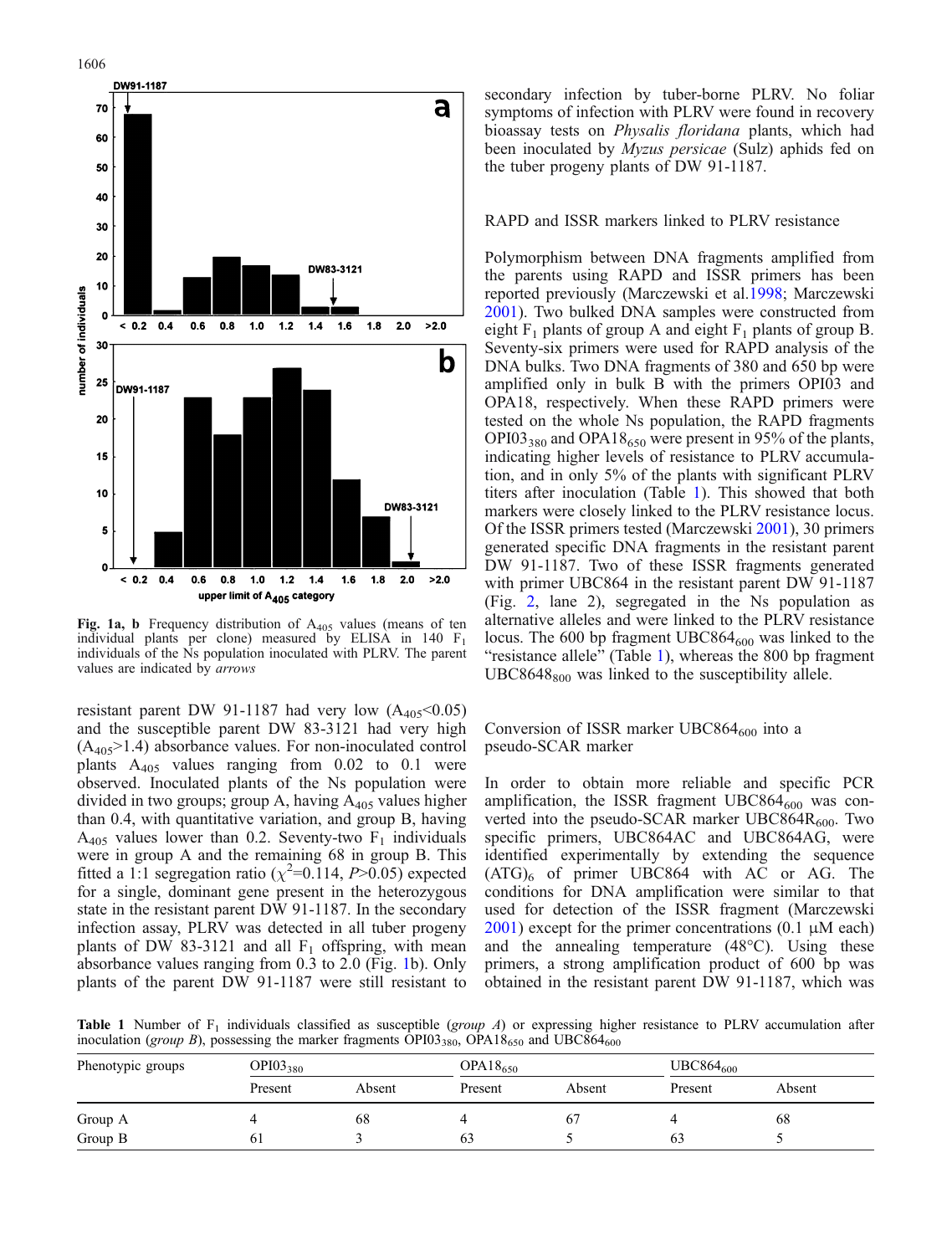<span id="page-3-0"></span>

Fig. 2 Patterns of amplified DNA of the parents DW 91-1187 (lanes 2 and 3) and DW 83-3121 (lanes 1 and 4), using ISSR primer UBC864 (lanes 1 and 2) and the pseudo-SCAR primer pairs UBC864AC and UBC864AG (lanes  $\overline{3}$  and 4). The ISSR markers  $UBC864<sub>600</sub>$  and  $UBC864<sub>800</sub>$  (lane 2), and the pseudo-SCAR marker UBC864R<sub>600</sub> (lane 3) are indicated by arrows. Lane M contains the 100-bp DNA ladder as molecular size marker

absent in the susceptible parent DW 83-3121 (Fig. 2, lane 3).

#### Mapping of the locus PLRV.4

The pseudo-SCAR marker UBC864 $R_{600}$  segregated in the F1840 mapping population (Gebhardt et al. [2003](#page-4-0)) and mapped to a central position on linkage group XI, closely linked to the RGL locus St3.3.11 (Leister et al. [1996\)](#page-4-0). To confirm this position, the three markers St3.3.11, CP117 and Tal 1 mapping to the same region (Leister et al. [1996](#page-4-0); Chen et al. [2001\)](#page-4-0), and markers Nl-27 and GP250 mapping to both distal ends of linkage group XI (Hehl et al. [1999](#page-4-0); Gebhardt et al. [2001](#page-4-0)) were tested by CAPS or SCAR assay for segregation in the Ns population. Polymorphisms informative for the resistant parent DW 91-1187 were obtained by digesting the PCR products of St3.3.11, Nl-27 and GP250 with restriction enzymes Hin fI, Rsa I and Alu I, respectively. The 1,700 bp fragment of Tal 1 was amplified only in DW 91-1187. The CP117 assay resulted in two fragments of 300 and 290 bp in DW 91-1187. The band of 290 bp was not observed in the susceptible parent DW 83-3121. Marker UBC864 $R_{600}$  co-segregated with St3.3.11, Tal 1 and OPA18 $_{650}$ , thereby confirming the position of PLRV.4 on chromosome XI. Based on the segregation data of PLRV.4 and all markers tested in the Ns population, linkage group XI of the resistant parent DW 91-1187 was constructed, placing the *PLRV.4* locus to a central position, with  $OPI03_{380}$  being the most closely linked marker (Fig. 3).

#### **Discussion**

Resistance to PLRV accumulation was clearly present in the parental clone DW 91-1187, but was not transmitted to any of the  $F_1$  offspring when crossed with the susceptible clone DW 83-3121. Instead, the primary infection assay



Fig. 3 Potato linkage group XI of the PLRV resistant parent DW 91-1187, including the position of the *PLRV.4* locus for resistance to PLRV. The orientation of the linkage group is according to the alignment between cytogenetic and molecular maps (Dong et al. 2000), where the short chromosome arm is the "North" arm

showed that the offspring segregated for two phenotypic classes, one having very low and the other one having significant  $A_{405}$  values for PLRV in ELISA tests. However, PLRV was clearly detected in tuber-born plants of all  $F_1$  individuals. The best explanation for this observation is a model where two alleles of a single factor, or two factors closely linked in repulsion phase at the PLRV.4 locus are required to control resistance to PLRV accumulation in the parental clone DW 91-1187. In the  $F_1$  offspring, upon separation and new combinations with the alleles of DW 83-3121, one factor confers a higher level of resistance to PLRV accumulation, observed only in the primary infection test. The second factor alone results in susceptibility. These genetic factors were linked in coupling phase to alternative alleles of the UBC864 marker, both present in the resistant parent DW 91-1187. Allele UBC864 $_{600}$  was diagnostic for  $F_1$  plants expressing higher resistance to PLRV accumulation, while allele  $UBC864<sub>800</sub>$  was present in most fully-susceptible  $F_1$  plants.

In an earlier study of the inheritance of PLRV resistance expression, two unlinked, dominant, complementary genes were postulated to be involved in resistance to PLRV accumulation (Barker et al. [1994](#page-4-0)). Other examples have been reported in the literature, where full resistance to a single virus was controlled by more than one gene. Epistasis between genes, both recessive and dominant, have been reported by Dogimont et al. ([1997\)](#page-4-0). In potato, resistance to potato virus Y (Flis [1995;](#page-4-0) Valkonen at al. [1998](#page-5-0)) and potato virus A (Hämäläinen et al. [2000](#page-4-0)) was found to be the result of epistatic gene interactions.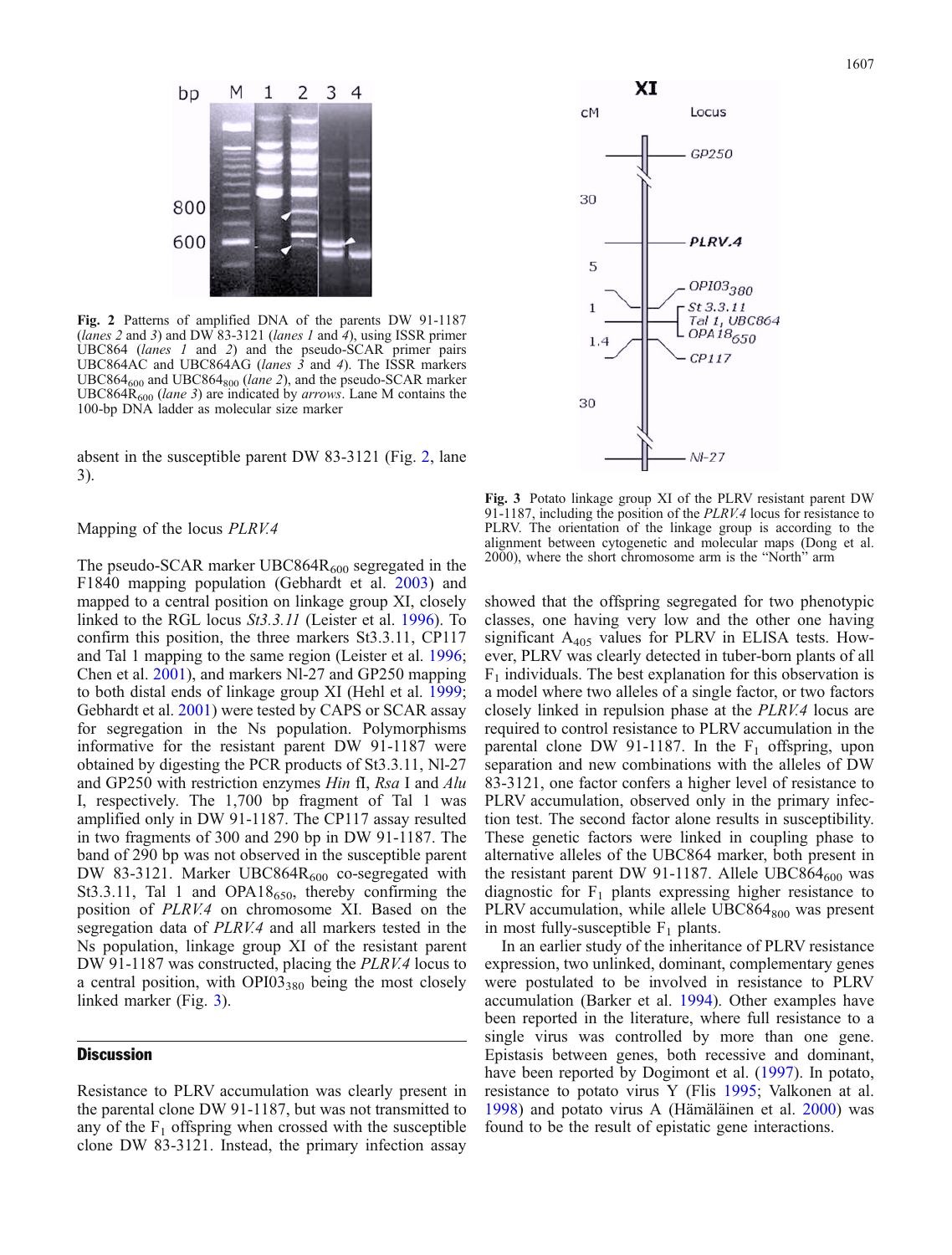<span id="page-4-0"></span>Conversion of the marker  $UBC864_{600}$  into the more reliable pseudo-SCAR marker UBC864R<sub>600</sub> facilitated the molecular mapping of the PLRV.4 locus to a central position on potato chromosome XI. This position is clearly different from the PLRV.1 locus, which maps to a distal resistance hot spot on the long arm of chromosome XI tagged by marker GP250 (Marczewski et al. [2001\)](#page-5-0).  $PLRV.4$  is equally distant from the R gene cluster on the distal end of the short arm of chromosome XI. The map segment containing PLRV.4 also contains the RGL marker loci St3.3.11 and St3.3.13(b) (Leister et al. 1996). No other gene for resistance has been detected so far in this region of potato chromosome XI (Gebhardt and Valkonen 2001). In tomato however, the Sm locus for resistance to grey leaf spot disease (Stemphylium species) maps to a similar central segment of tomato chromosome 11. This can be inferred from the anchor marker CP117 linked to PLRV.4 in the Ns population, which has been mapped in both species and is positioned close to the *Sm* locus on tomato chromosome 11 (Tanksley et al. [1992;](#page-5-0) Behare et al. 1991). PLRV.4 and Sm may both belong to a cluster of resistance genes.

The finding of molecular markers diagnostic for agriculturally important characters is the prerequisite for marker-assisted selection in crop plants. Most useful are easy testable DNA markers that are closely linked to desirable traits, for which phenotypic selection is expensive, difficult or even impossible (Staub et al. [1996\)](#page-5-0). This is the case for the resistance to PLRV accumulation described in this study. Phenotypic selection is complicated by aphid transmission of the virus and requires the analysis of two plant generations, primary infected plants and tuber-born plants derived from them. The PCR testable marker  $UBC864_{800}$  may be used to identify susceptible genotypes that generate PLRV-resistant offspring when crossed with carriers of the  $UBC864_{600}$  allele. Offspring having resistance to PLRV accumulation can be selected with high confidence in the first plant generation based on both markers. The model proposed above for the control of potato resistance to PLRV accumulation can now be experimentally tested by crossing plants that have one or the other marker allele and applying MAS to find plants combining both marker alleles, which should also express resistance to PLRV accumulation. Recovery of resistance to vascular transport of potato virus A has been observed in progeny with specific allele combinations of susceptible potato parents (Hämäläinen et al. 2000). Breeding diploid potatoes for recovering resistance to PLRV accumulation will be the subject of our further studies.

#### References

- Barker H (1987) Multiple components of the resistance of potatoes to potato leafroll virus. Ann Appl Biol 111:641–648
- Barker H, Solomon RM (1990) Evidence of simple genetic control in potato of ability to restrict potato leafroll virus concentration in leaves. Theor Appl Genet 80:188–192
- Barker H, Waterhouse PM (1999) The development of resistance to luteoviruses mediated by host genes and pathogen-derived transgenes. In: Smith HG, Baker H (eds) The Luteoviridae. CABI, Wallingford, pp 169–210
- Barker H, Woodford JAT (1992) Spread of potato leafroll virus is decreased from plants of potato clones in which virus accumulation is restricted. Ann Appl Biol 121:345–354
- Barker H, Solomon-Blackburn RM, McNicol JW, Bradshaw JE (1994) Further evidence that resistance to potato leafroll virus multiplication is under major gene control. Theor Appl Genet 88:754–758
- Behare J, Laterrot H, Sarfatti M, Zamir D (1991) Restriction fragment length polymorphism mapping of the Stemphylium resistance gene in tomato. Mol Plant Microbe Interact 4:489– 492
- Chagué V, Mercier JC, Guénard M, de Courcel A, Vedel F (1996) Identification and mapping on chromosome 9 of RAPD markers linked to Sw-5 in tomato by bulked segregant analysis. Theor Appl Genet 92:1045–1051
- Chen X, Salamini F, Gebhardt C (2001) A potato molecular-function map for carbohydrate metabolism and transport. Theor Appl Genet 102:284–295
- Davidson TMW (1973) Assessing resistance to leafroll in potato seedlings. Potato Res 16:99–108
- Dogimont C, Bussemakers A, Martin J, Slama S, Lecoq H, Pitrat M (1997) Two complementary recessive genes conferring resistance to Cucurbit Aphid Borne Yellow Luteovirus in an Indian melon line (Cucumis melo L.). Euphytica 96:391–395
- Dong F, Song J, Naess SK, Helgeson JP, Gebhardt C, Jiang J (2000) Development and applications of a set of chromosome-specific cytogenetic DNA markers in potato. Theor Appl Genet 101:1001–1007
- Dziewońska MA, Waś M (1994) Diploid genotype DW 84-1457, highly resistant to potato leafroll virus (PLRV). Potato Res 37:217–224
- Flis B (1995) Inheritance of extreme resistance to potato virus Y in potato. Potato Res 38:199–210
- Flis B, Wasilewicz-Flis I (1998) Progeny tests to identify diploid potato clones homozygous at loci controlling resistance to PLRV. Potato Res 41:219–228
- Gebhardt C, Valkonen JPT (2001) Organization of genes controlling disease resistance in the potato genome. Annu Rev Phytopathol 39:79–102
- Gebhardt C, Ritter E, Barone A, Debener T, Walkemeier B, Schachtschabel U, Kaufmann H, Thompson RD, Bonierbale MW, Ganal MW, Tanksley SD, Salamini F (1991) RFLP maps of potato and their alignment with the homologous tomato genome. Theor Appl Genet 83:49–57
- Gebhardt C, Ritter E, Salamini F (2001) RFLP map of the potato. In: Phillips RL, Vasil IK (eds) DNA-based markers in plants, 2nd edn. Advances in cellular and molecular biology of plants, vol 6. Kluwer, Dordrecht, pp 319–336
- Gebhardt C, Walkemeier B, Henselewski H, Barakat A, Delseny M, Stüber K (2003) Comparative mapping between potato (Solanum tuberosum) and Arabidopsis thaliana reveals structurally conserved domains and ancient duplications in the potato genome. Plant J 34:529–541
- Hämäläinen JH, Kekarainen T, Gebhardt C, Watanabe KN, Valkonen JPT (2000) Recessive and dominant genes interfere with the vascular transport of potato virus A in diploid potatoes. Mol Plant Microbe Interact 13:402–412
- Hehl R, Faurie E, Hesselbach J, Salamini F, Whitham S, Baker B, Gebhardt C (1999) TMV resistance gene N homologues are linked to Synchytrium endobioticum resistance in potato. Theor Appl Genet 98:379–386
- Leister D, Ballvora A, Salamini F, Gebhardt C (1996) A PCR based approach for isolating pathogen resistance genes from potato with potential for wide application in plants. Nature Genet 14:421–429
- Marczewski W (2001) Inter-simple sequence repeat (ISSR) markers for the Ns resistance gene in potato (Solanum tuberosum L.). J Appl Genet 42:139–144